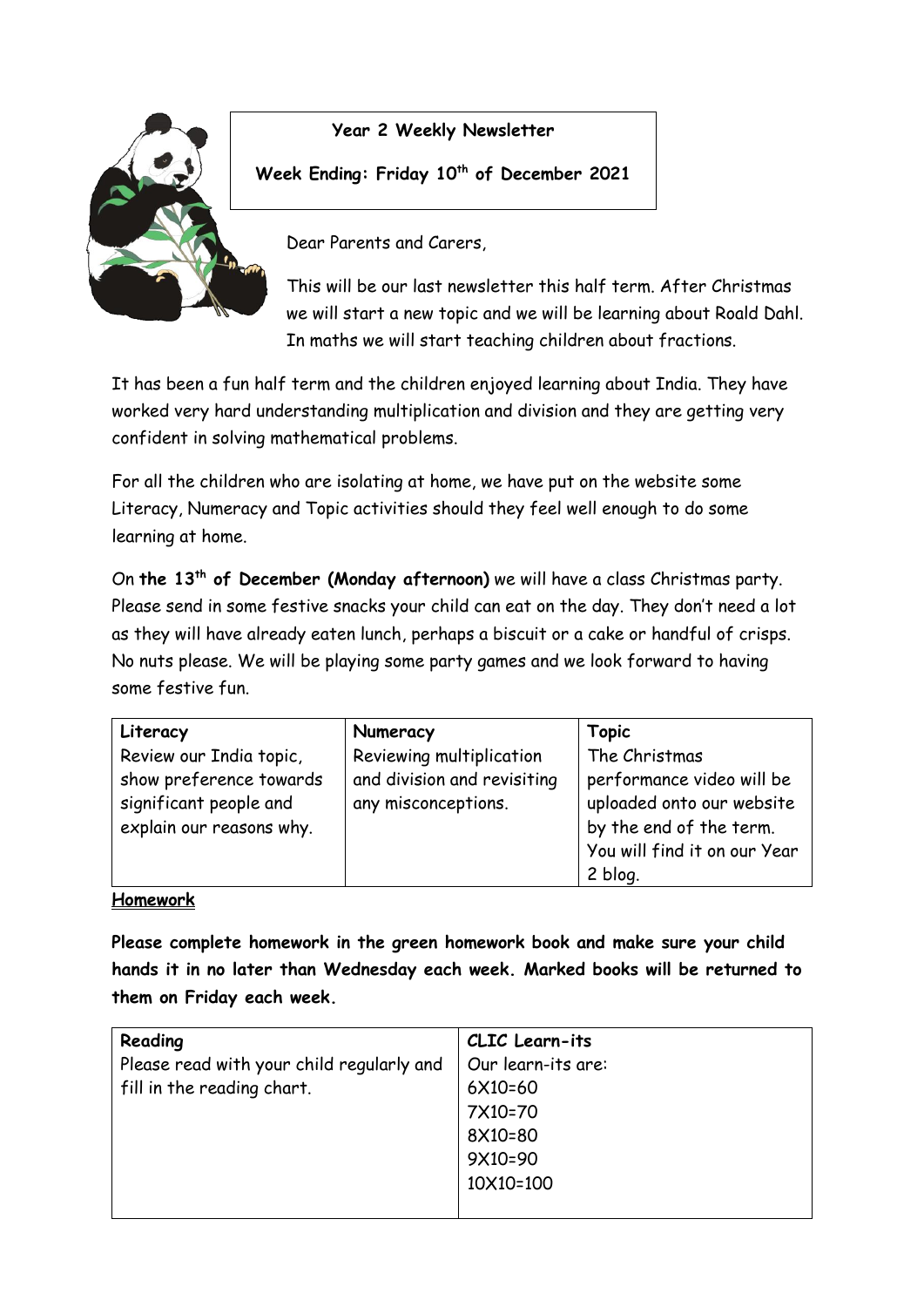#### **Spelling**

There will be no spelling test on the final week of half term.

**Literacy task:** Please see writing prompt below.



Look at this picture. What words and sentences does it make you think of? We are going to write some sentences based on the picture using the following pattern of sentences. Remember to say your sentence out loud before you write it!

- Sentence 1 Write a sentence about the presents that ends with a question mark (?).
- **Sentence 2** Write a sentence describing what you think is inside, using a describing word (adjective) to describe it.
- Sentence 3 Use a word that ends in -s or -es because it is plural (there is more than one of it).
- Sentence 4 Write a sentence using two of these common exception words: the, was, some, ask, pull, are.

Can you read your sentences out loud to a friend to make sure they make sense?